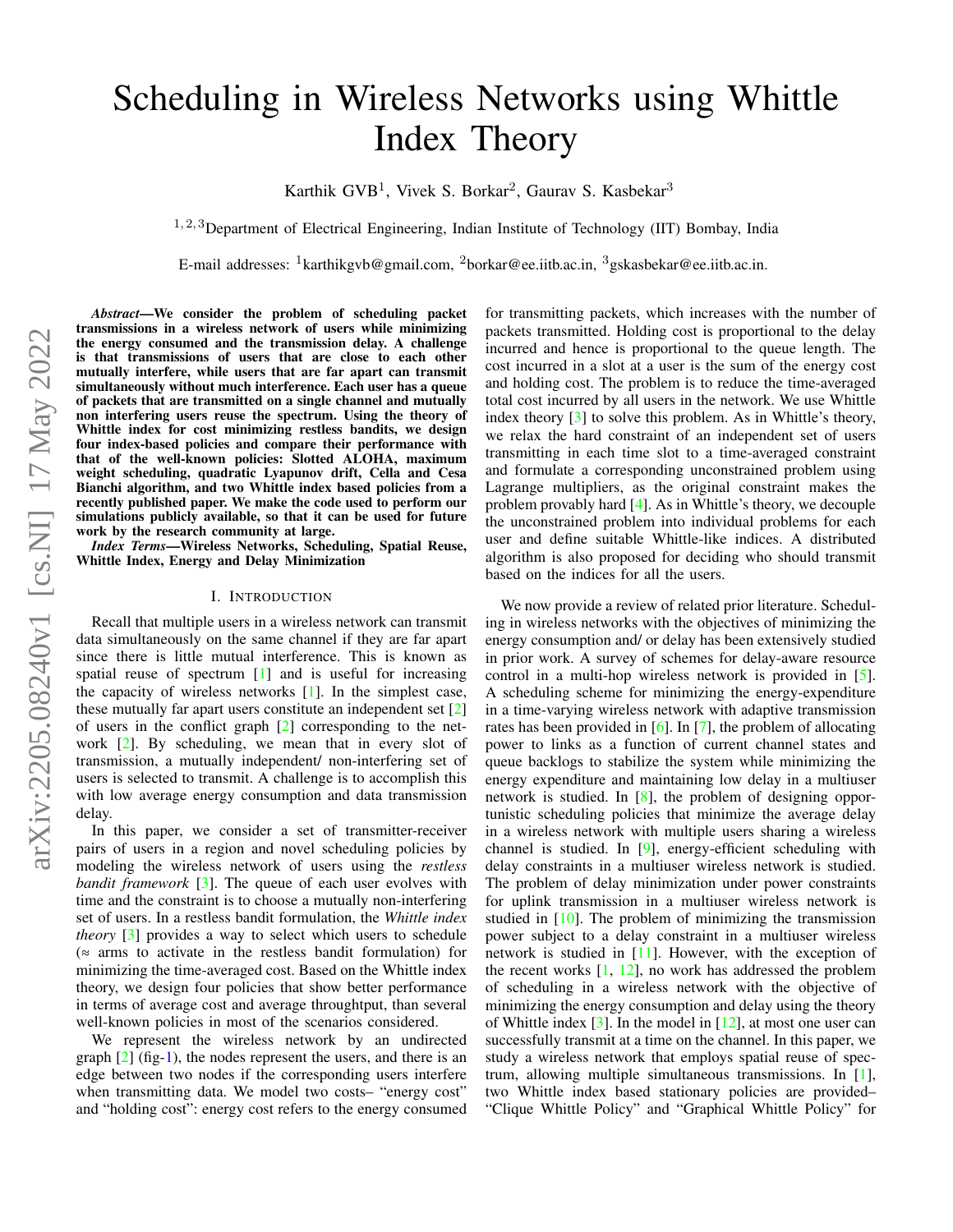<span id="page-1-0"></span>

Fig. 1: Undirected graph representing a wireless network

the same problem. Among the four policies we introduced in this paper, two are non stationary policies. Non stationarity is of interest as using past information for making new decisions may have an advantage of better performance. But as we infer from the simulation results, non stationary policies do not give significantly better performance. The performance of the current four policies is also compared with the policies developed in [\[1\]](#page-4-0). They outperform the policies in [\[1\]](#page-4-0) along with some well-known policies in most of the cases.

The paper is organized as follows. In Section  $II$ , we describe the model and problem formulation and briefly review the theory of Whittle index. We present four scheduling algorithms based on Whittle-like indices (referred to as 'Whittle' indices henceforth) for this problem in Section [III.](#page-2-0) We present simulation results in Section [IV](#page-3-0) and conclude in Section [V.](#page-4-12)

### II. PROBLEM FORMULATION AND BACKGROUND

#### <span id="page-1-4"></span><span id="page-1-1"></span>*A. Model and Problem Formulation*

We consider a wireless network consisting of  $L$  users deployed in a region and communicating using a single channel. Each user is a transmitter-receiver pair, with a queue at the transmitter of packets to be sent to the receiver. Recall that the wireless medium has the property that simultaneous transmissions by two users that are close to each other interfere with each other, whereas the channel can be simultaneously used at mutually far apart locations without interference. To model this, we represent the network using an undirected graph (fig[-1\)](#page-1-0)  $G = (V, E)$ , in which V is the set of users and there is an edge between two users  $i, j \in V$  iff the transmissions of users i and j interfere with each other. Let  $\mathcal{N}(i)$  be the set of neighbors of user *i*, i.e., the set  $\{j \in \mathcal{V} : \exists (i, j) \in \mathcal{E}\}.$ 

Time is divided into slots of equal durations. The queue of user i evolves according to the dynamics:

$$
X_{n+1}^i = [X_n^i - \nu_n^i(X_n^i \wedge \Psi^i) + \xi_{n+1}^i] \wedge M^i,
$$
 (1)

where  $X_n^i$  is the length of the queue of user i in slot n,  $\xi_n^i$  is the number of arrivals at the queue of user i in slot n,  $\overrightarrow{M}$  is the capacity of the buffer of user i,  $\Psi^i$  is the maximum number of packets that may be transmitted by user i in a slot and  $\nu_n^i$ is 1 if user  $i$  transmits in slot  $n$  and 0 otherwise. We say that a user is "active" in a slot if it transmits and "passive" if not. We assume that the number of packet arrivals,  $\xi_n^i$ ,  $n = 0, 1, 2, \ldots$ , in different slots are independent and identically distributed (IID) random variables with distribution  $\mu^{i}(\cdot)$ .

The cost of holding packets in the queue of user i is  $C^i$ per packet per slot. The higher the  $C<sup>i</sup>$ , the more stringent the delay requirements of the packets stored in queue i, e.g.,  $C^i$ may be set to a low (resp., high) value if queue  $i$  stores elastic traffic such as file transfer packets (resp., real-time traffic such as audio and video flow packets). Let  $f^{i}(z)$  be the "energy cost" incurred by user  $i$  when it transmits  $z$  packets.

Let  $\mathcal{N}^*(i) := \mathcal{N}(i) \cup \{i\}$ . If two or more users from the set  $\mathcal{N}^*(i)$  transmit in time slot *n*, their transmissions interfere with each other, leading to the constraints:

<span id="page-1-2"></span>
$$
\sum_{j \in \mathcal{N}^*(i)} \nu_n^j \le 1, \forall i. \tag{2}
$$

If a subset of the users in  $V$  transmits in a time slot subject to [\(2\)](#page-1-2), then that subset constitutes an independent set of nodes in the graph  $G = (\mathcal{V}, \mathcal{E})$ . Let  $Z_n^i := X_n^i \wedge \Psi_i^i$ . We seek to minimize the time-averaged cost incurred by all users:

<span id="page-1-3"></span>
$$
\lim_{N \uparrow \infty} \frac{1}{N} \sum_{n=0}^{N-1} \sum_{i \in \mathcal{V}} E[\nu_n^i f^i(Z_n^i) + C^i X_n^i]
$$
(3)

subject to the interference constraints [\(2\)](#page-1-2). That is, our objective is to select in each slot an independent set of users to activate subject to  $(2)$ , so as to minimize  $(3)$ . The constraint  $(2)$ may prevent two mutually non-interfering users from simultaneously transmitting when they have a common interfering user, as shown in [\[1\]](#page-4-0). Nevertheless, to facilitate the following analysis, we impose the constraint  $(2)$ . In Section [III-B,](#page-2-1) we provide an algorithm for activating users in different time slots, which ensures that transmitting users form a maximal independent set.

#### *B. Background*

We briefly recall here the basics of Whittle index [\[3\]](#page-4-2) for cost minimizing restless bandits. Consider a collection of  $N \geq 2$  controlled Markov chains ( $\approx$  arms of a bandit)  $Y_n^i, n \geq 0, i \in 1, \ldots, N$ , taking values in discrete state spaces  $S<sup>i</sup>$ , with two modes of operation, active and passive, and corresponding transition probabilities  $p_{i,1}(t|s)$ ,  $p_{i,0}(t|s)$  and running costs  $c_1(s)$ ,  $c_0(s)$  resp., where  $s, t \in S^i$ . The control process associated with ith chain is  $u_i(n)$ ,  $n \geq 0$ , taking values in  $\{0, 1\}$  with the interpretation that value 1 (resp., 0) corresponds to active (resp., passive) mode. Thus the transition probability at time *n* for the *i*th process is  $p_{i,u_i(n)}(\cdot|Y_n^i)$ . The objective is to minimize the average cost

$$
\limsup_{n \uparrow \infty} \frac{1}{n} E \left[ \sum_{m=0}^{n-1} \sum_{i} c_{u_i(m)} (Y_m^i) \right]
$$

subject to the per stage constraint

$$
\sum_i u_i(n) \le M, \forall n
$$

for some  $1 \lt M \lt N$ , which couples the problems. This constraint makes the problem provably hard [\[13\]](#page-4-13). The Whittle device is to relax it to the average constraint

$$
\limsup_{n \uparrow \infty} \frac{1}{n} E \Big[ \sum_{m=0}^{n-1} \sum_{i} u_i(m) \Big] \le M
$$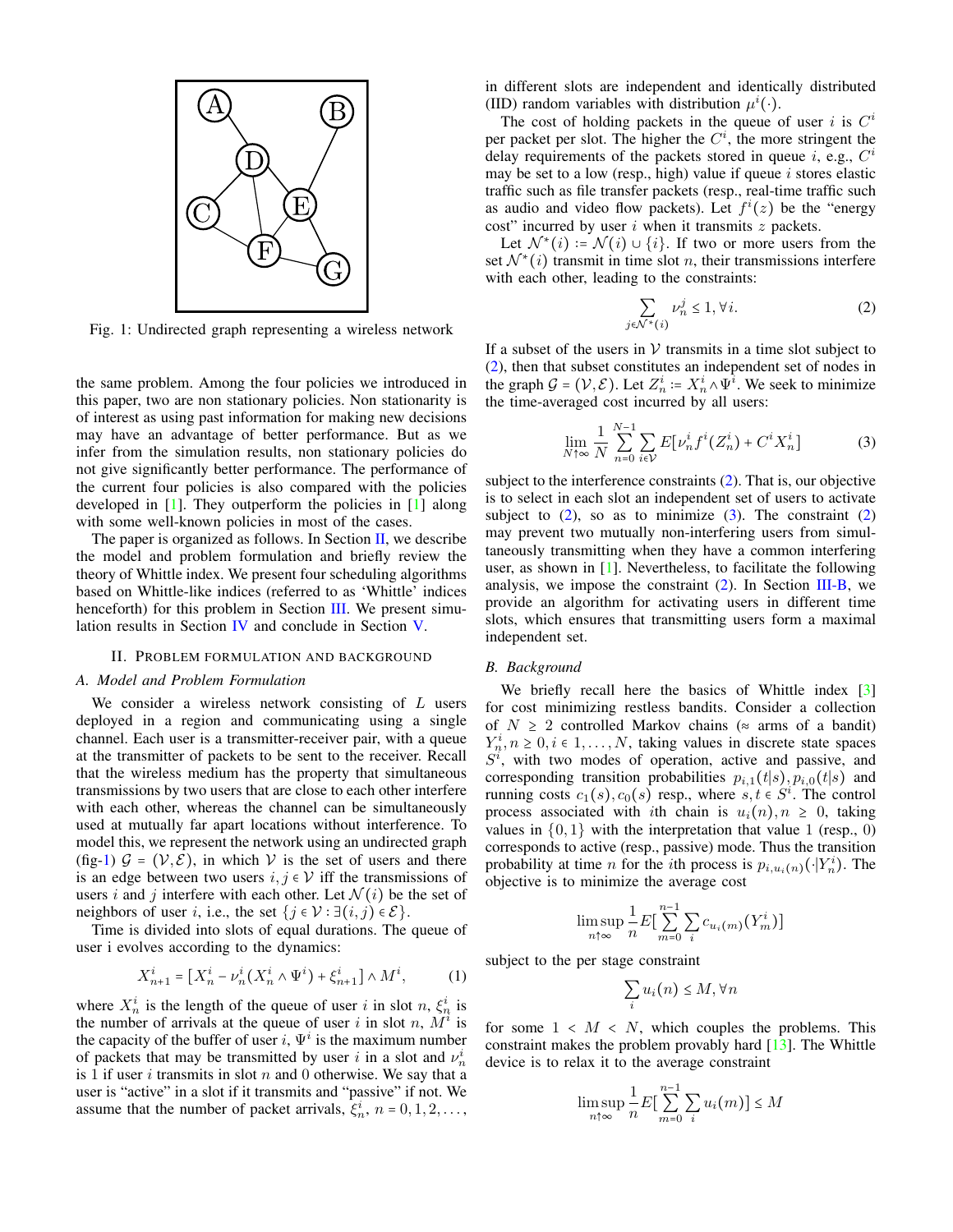and consider the unconstrained problem of minimizing

<span id="page-2-2"></span>
$$
\limsup_{n \uparrow \infty} \frac{1}{n} E\left[\sum_{m=0}^{n-1} \sum_{i} (c_{u_i(m)}(Y_m^i) + \lambda u_i(m))\right],\qquad(4)
$$

where  $\lambda$  is the Lagrange multiplier. Given  $\lambda$ , this decouples into individual control problems of minimizing

$$
\limsup_{n \uparrow \infty} \frac{1}{n} E\left[\sum_{m=0}^{n-1} \left(c_{u_i(m)}(Y_m^i) + \lambda u_i(m)\right)\right] \tag{5}
$$

for each i. Whittle uses this to motivate the so called Whittle index as follows. The problem is said to be (Whittle) indexable if the set of passive states (i.e., the states  $Y_m^i$  for which  $u_i(m) = 0$  is the optimal action) for each individual problem i monotonically decreases from the whole state space to the empty set as the 'tax' or 'negative subsidy'  $\lambda$  decreases from +∞ to −∞. If so, the Whittle index for the ith problem is the function  $\lambda^i : S^i \mapsto R$  such that  $\lambda^i(s)$  := the smallest value of  $\lambda$ for which both active and passive modes are equally desirable in state  $s$ . The index rule is then to order, at each time  $m$ , the current indices  $\lambda^{i}(Y_{m}^{i}), 1 \leq i \leq N$ , in decreasing order and render active the processes corresponding to the M lowest indices, breaking ties as per some pre-specified rule, and render passive the remaining  $N - M$  processes. One way to motivate this is as follows. The relaxation of per stage constraint to time-averaged constraint means that the actual optimal policy for the latter, i.e., optimal policy for the unconstrained problem with  $\lambda$  = the correct Lagrange multiplier, will occasionally cause violation of the per stage constraint. The index rule then goes for an intuitively appealing approximation to it that satisfies the constraint at each time.

#### III. SCHEDULING BASED ON WHITTLE INDICES

## <span id="page-2-0"></span>*A. Definition of Whittle Indices for our Problem*

We relax the constraints [\(2\)](#page-1-2) to the following:

$$
\limsup_{n \to \infty} \frac{1}{n} E\left[\sum_{m=0}^{n} \sum_{j \in \mathcal{N}^*(i)} \nu_n^j\right] \le 1, \forall i.
$$
 (6)

We now use a procedure similar to Whittle's [\[3\]](#page-4-2). In this case, [\(4\)](#page-2-2) gets replaced by

$$
\limsup_{n \uparrow \infty} \frac{1}{n} E\left[ \sum_{m=0}^{n-1} \sum_{i} (\nu_m^i f^i(Z_m^i) + C^i X_m^i + \lambda^i \sum_{j \in \mathcal{N}^*(i)} \nu_m^j) \right] \tag{7}
$$

leading to the individual problems

$$
\limsup_{n \uparrow \infty} \frac{1}{n} E \left[ \sum_{m=0}^{n-1} \nu_m^i f^i(Z_m^i) + C^i X_m^i + \Lambda^i \nu_m^i \right] \tag{8}
$$

for each *i*, with  $\Lambda^i := \sum_{j \in \mathcal{N}^*(i)} \lambda^j$ . Treating  $\Lambda^i$ 's as a surrogate for Whittle tax that is 'given', the problems decouple into individual problems and one can employ Whittle's logic to define a Whittle-like index, for a given state  $i$ , as that value of  $\Lambda^i$  for which the active and passive modes are equally desirable at state  $j$ . Attractive as this scheme may appear, it is not without problems. There can be a non-trivial loss of information in the sense that the map from  $\lambda^i$  to  $\Lambda^i$  may not be invertible. Consider, e.g., a graph with two nodes, say 1 and 2, connected by an edge. Then  $\mathcal{N}^*(1) = \mathcal{N}^*(2) = \{1, 2\}.$  So  $\Lambda^1 = \Lambda^2 = \lambda^1 + \lambda^2$ . Hence in this example, the map from  $\lambda^i$  to  $\Lambda^i$  is not invertible. In concrete terms, moving over to  $\Lambda^i$  may effectively change the constraint set itself (see [\[1\]](#page-4-0)).

#### <span id="page-2-1"></span>*B. Whittle Index Based Algorithm for Activating Users*

In this section, we provide an algorithm for selecting an independent set of users to activate in a given time slot, assuming that the indices of all the users in the slot have been already computed. In Section [III-C,](#page-2-3) we provide four different approaches for computing the whittle indices-— two non stationary and two stationary methods.

Suppose the indices,  $\lambda^{i}(X_{n}^{i})$  of all the users  $i \in V$  have been computed in a given slot  $n$ . An independent set of users to activate in the slot is selected as follows. First, all users with empty queues are declared passive. Then users  $i \in V$ for which  $\lambda^{i}(X_{n}^{i}) \leq \lambda^{j}(X_{n}^{j})$   $\forall j \in \mathcal{N}(i)$  are declared active (ties are broken according to some tie-breaking rule, e.g., the user with smaller identifier (ID) is declared active). Next, for every active user i, all users  $j \in \mathcal{N}(i)$  are declared passive. In the next step, all users  $i \in V$  that are not yet declared passive or active for which  $\lambda^{i}(X_{n}^{i}) \leq \lambda^{j}(X_{n}^{j}) \ \forall j \in \mathcal{N}(i)$  that are not already declared passive, are declared active, and their neighbors are declared passive if already not so. This process is repeated till all users have been declared either active or passive. The set of users that are declared active constitute an independent set. These users transmit in the slot. Furthermore, for implementing the procedure, at any point in time, a user only requires information that is available with its neighboring users and therefore the procedure can be implemented in a distributed manner. Note that this procedure does not satisfy the constraint [\(2\)](#page-1-2), but activates an independent set of users.

## <span id="page-2-3"></span>*C. Computation of Whittle Index*

We present four different approaches for computing Whittle indices. Recall the dynamic programming equation for an individual queue  $i \left[14\right]$ :

$$
V^{i}(x^{i}) = C^{i}x^{i} + \min_{\nu_{i} \in [0,1]} [\nu^{i} f(x^{i} \wedge \Psi^{i}) + (1 - \nu^{i})\Lambda^{i} + \sum_{k} V^{i} ([x^{i} - \nu^{i}(x^{i} \wedge \Psi^{i}) + k] \wedge M^{i})\mu^{i}(k)] - \beta^{i}, \quad (9)
$$

where  $V^{i}(\cdot)$  is the value function,  $\beta^{i}$  is the optimal cost and  $\Lambda^{i}(X_{n}^{i}) = \sum_{j \in \mathcal{N}^{*}(i)} \lambda^{j}(X_{n}^{i})$ . Index  $\lambda^{i}$  for state  $X_{n}^{i} = x^{i}$  is calculated in an iterative fashion. The following four methods solve a common linear system of equations in variables  $V^{i}(\cdot)$ ,  $\beta^{i}$ , at each iteration, and then update  $\lambda^{i}$ s according to an update rule that distinguishes the methods.

*1) Non Stationary Type-1:* Here Whittle indices are recomputed in each time slot based on Whittle indices of the preceding slot in two steps:

• Solve the following linear system for  $(V^{i}(\cdot), \beta^{i})$  for every arm i:

<span id="page-2-4"></span>
$$
V^i(y^i) = \sum_k V^i([y^i - y^i \wedge \Psi^i + k] \wedge M^i)\mu^i(k) - \beta^i
$$
  
+  $C^i y^i + f(y^i \wedge \Psi^i), y^i \ge x^i,$   

$$
V^i(y^i) = \sum_k V^i([y^i + k] \wedge M^i)\mu^i(k) + \sum_{j \in \mathcal{N}^*(i)} \lambda_{t-1}^j
$$
  
-  $\beta^i + C^i y^i, x^i > y^i \ne 0,$   

$$
V^i(0) = 0.
$$
 (10)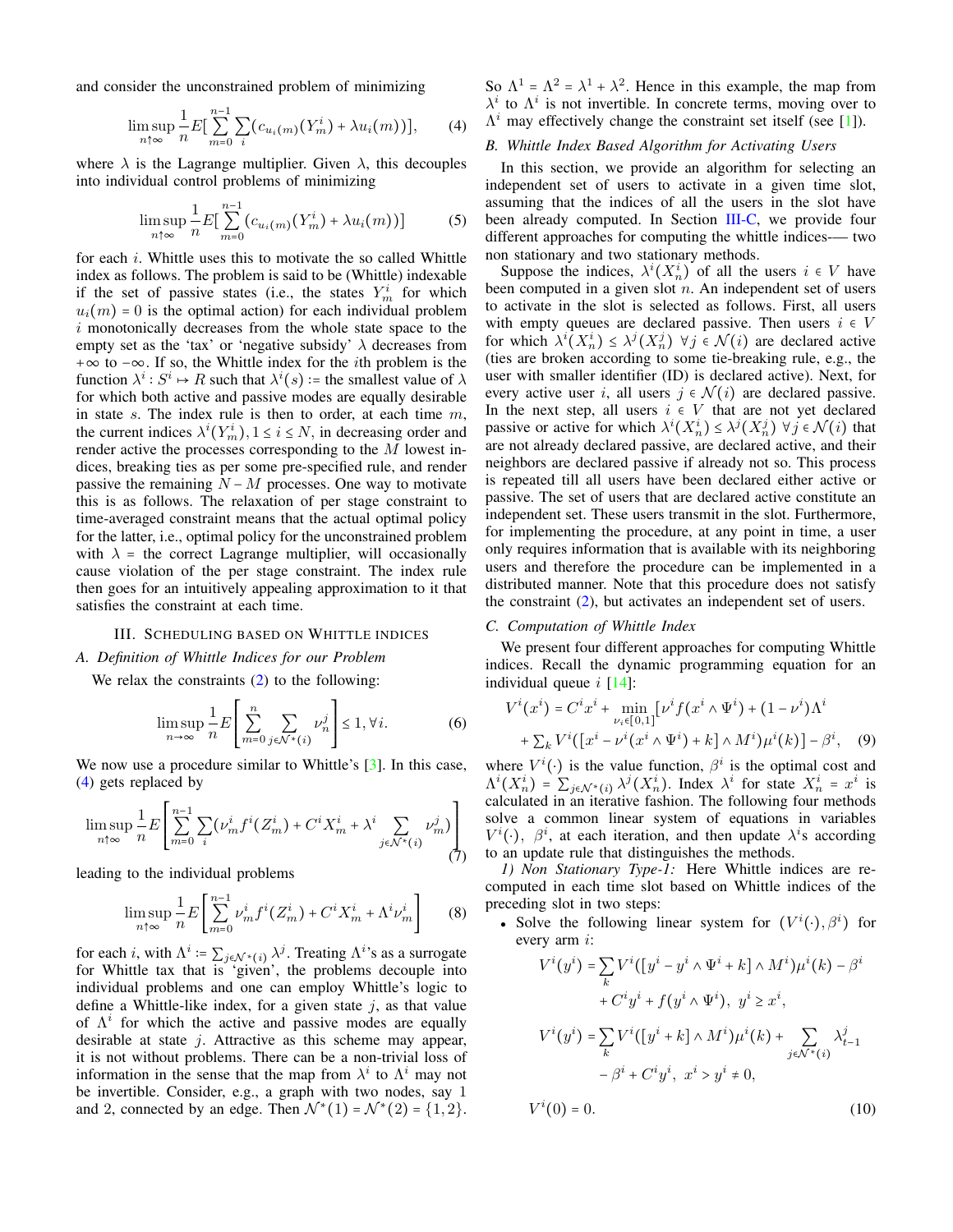• Compute the new Whittle indices using the following  $\lambda$ iteration,

<span id="page-3-1"></span>
$$
\lambda_t^i = \lambda_{t-1}^i + \gamma [f^i(x^i \wedge \Psi^i) - \lambda_{t-1}^i] + \sum_k \mu^i(k) (V^i([x^i - x^i \wedge \Psi^i + k] \wedge M^i)] - V^i([x^i + k] \wedge M^i).
$$
\n(11)

*2) Non Stationary Type-2:* As above, but replace [\(11\)](#page-3-1) by

$$
\lambda_t^i = \lambda_{t-1}^i + \gamma \left[ f^i(x^i \wedge \Psi^i) - \left| \sum_{j \in \mathcal{N}^*(i)} \lambda_{t-1}^j \right| + \sum_k \mu^i(k) \left( V^i(\left[ x^i - x^i \wedge \Psi^i + k \right] \wedge M^i) - V^i(\left[ x^i + k \right] \wedge M^i) \right].
$$
\n(12)

*3) New Stationary Type-1:* This policy is a stationary policy, so the Whittle indices can be computed ahead of system/ simulation start. Here we perform a few iterations to compute the  $\lambda$ s to estimate the actual Whittle indices as follows. Initialize all  $\lambda$ s to zero. Then at each step, solve the above linear system and update the indices according to

$$
\lambda_n^i = \lambda_{n-1}^i + \gamma [f^i(x^i \wedge \Psi^i) - \lambda_{n-1}^i] + \sum_k \mu^i(k) (V^i([x^i - x^i \wedge \Psi^i + k] \wedge M^i) - V^i([x^i + k]) \wedge M^i)].
$$
\n(13)

After executing these steps a number of times, the final  $\lambda$ s are taken to be the indices for the given state of the system.

*4) New Stationary Type-2:* As above except that the λ iteration is replaced by

$$
\lambda_n^i = \lambda_{n-1}^i + \gamma \left[ f^i(x^i \wedge \Psi^i) - \left[ \sum_{j \in \mathcal{N}^*(i)} \lambda_{t-1}^j \right] + \sum_k \mu^i(k) \left( V^i(\left[ x^i - x^i \wedge \Psi^i + k \right] \wedge M^i) - V^i(\left[ x^i + k \right] \wedge M^i) \right].
$$
\n(14)

*5) Explanation for Above Computational Schemes:* The linear system [\(10\)](#page-2-4) above constitutes the Poisson equation (i.e., constant policy dynamic programming equation) for the chain controlled by a fixed stationary Markov policy, viz., the threshold policy with threshold  $x<sup>i</sup>$ . Under irreducibility hypothesis (more generally, uni-chain property, see, e.g., [\[14\]](#page-4-14)), this has a solution  $(V^i, \beta^i)$  where  $\beta^i$  is uniquely given as the average cost under this policy and the 'value function'  $V^i$  is unique up to an additive constant. The additional condition  $V^{i}(\overline{0}) = 0$  then renders it unique. The iterates in the four approaches  $(11)$ ,  $(12)$ ,  $(13)$ ,  $(14)$  are also similar except for the terms present in a box. They make incremental adjustments in  $\lambda^{i}$ s so as to force the defining equality for the Whittle index.

#### IV. SIMULATIONS

<span id="page-3-0"></span>In this section, we evaluate the performances of the proposed algorithms and compare them with those of the policies proposed in  $[1]$ , the well known Slotted ALOHA  $[15]$ , maximum-weight scheduling (MWS) [\[16\]](#page-4-16), quadratic Lyapunov drift [\[17\]](#page-4-17) algorithms, and an algorithm recently proposed by Cella and Cesa-Bianchi [\[18\]](#page-4-18), via simulations (see our code [\[19\]](#page-4-19) for details). The performance is evaluated in terms of two metrics– average cost and average total number of packets dropped per time slot-– at all the users in the network. Note that penalizing queue length automatically penalizes packet drops. Putting an explicit penalty on packet drops adds an extra cost for the state (the buffer length), a cost that retains the monotonicity and (discrete) convexity properties of the running cost and does not affect our heuristic argument leading to the proposed policy. It is expected to decrease the mean packet drops at the expense of mean energy cost. This is a topic for future research.

# <span id="page-3-2"></span>*A. Simulation Model*

<span id="page-3-3"></span>In our simulations [\[19\]](#page-4-19), we consider the model in Sec-tion [II-A](#page-1-4) with  $L = 20$  users and buffer capacity  $M^{i} = 100$ for each user  $i \in V$ . The location of each user is selected uniformly at random in a square of dimensions  $1 \times 1$  unit. Two users are neighbors iff the distance between them is less than a threshold d, which is a parameter. Unless otherwise mentioned, we use  $d = 0.6$  units throughout the simulations. Let  $\Psi^i$  be the maximum number of packets that may be transmitted by user  $i$  in a given slot. For the index based algorithms, we consider two cases: (i)  $\Psi^i = \infty$ , and (ii)  $\Psi$ <sup>*i*</sup> is uniformly distributed between 1 and  $M^i/5$  for user *i*, independent of other users. We refer to cases (i) and (ii) as the "unrestricted transmission" and "restricted transmission", respectively. Note that in case (i), a user that transmits in a time slot sends all the packets in its queue. In our simulations, unless otherwise mentioned, under the Slotted ALOHA, Max-Weight Scheduling, quadratic Lyapunov drift and Cella and Cesa-Bianchi's algorithms, the value  $\Psi^i$  for user i is the same as that in the restricted case of the index based algorithms. We assume that the number of packets  $\xi_n^i$  that arrive at user i in time slot n is a Poisson random variable with mean  $l^i$ . Also, unless otherwise mentioned,  $l^i$  is selected uniformly at random to be between 1 and  $M^{i}/10$  for each i, independent of other users. We use  $\theta = 200$  in the quadratic Lyapunov drift algorithm.

#### <span id="page-3-4"></span>*B. Simulation Results*

In the plots below, by "large arrival rates" (respectively, "small arrival rates"), we mean that  $l^i$  is chosen uniformly at random between 1 and  $M^{i}/8$  (respectively, between 1 and  $M<sup>i</sup>/15$ ). Figs. [2a,](#page-5-0) [2b,](#page-5-0) [2c](#page-5-0) and [2d](#page-5-0) (respectively, [3a,](#page-5-1) [3b,](#page-5-1) [3c](#page-5-1) and [3d\)](#page-5-1) compare the performances of Non stationary type-1 policy, Non stationary type-2 policy, New stationary type-1 policy, New stationary type-2 policy, the policies in [\[1\]](#page-4-0)– "Clique Whittle Policy" and "Graphical Whittle Policy", Slotted ALOHA, Max Weight Scheduling (MWS), quadratic Lyapunov drift algorithm, and Cella and Cesa-Bianchi's algorithm in terms of average cost (respectively, average total number of packets dropped by all users in the network per time slot), for the cases with large/ small arrival rates and restricted/ unrestricted transmissions, respectively.

As per the average cost (Figs. [2a,](#page-5-0) [2b,](#page-5-0) [2c](#page-5-0) and [2d\)](#page-5-0), the New stationary policies: type-1 and type-2 outperformed all the other policies except for the case of small arrival rates with restricted transmissions where the Cella and Cesa-Bianchi's algorithm is the optimal, but there is just a marginal difference between the New stationary policies and the latter. As per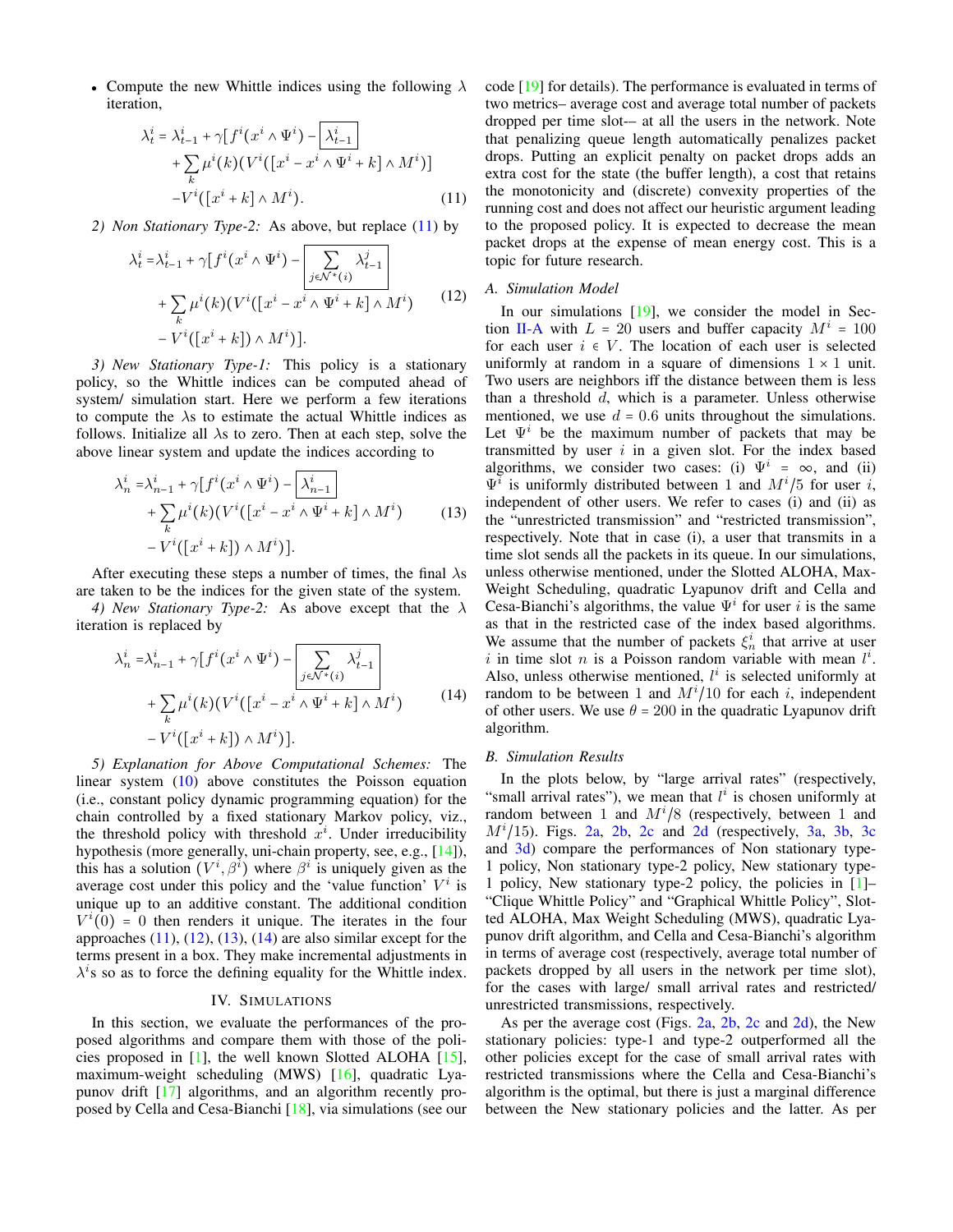the packets dropped (Figs.  $3a$ ,  $3b$ ,  $3c$  and  $3d$ ), the proposed stationary policies do not have an upper hand and there isn't one best policy, i.e., optimal in all cases. The Whittle policies in [\[1\]](#page-4-0) relatively have better performance by comparison in all cases. We consider the preferred policy to be the New stationary policy type-1 as it showed better performance in many cases. The intuition behind the observed results is that resetting the  $\lambda$  iterates to zero as in the new stationary policies removes the undue influence of the past. Similarly, having the term in the box depend on the neighboring  $\lambda$ 's introduces a 'competitive' aspect in the coupling between neighboring nodes and worsens the performance. A detailed analysis of these phenomena are a subject for future work.

# V. CONCLUSIONS AND FUTURE WORK

<span id="page-4-12"></span>We proposed four Whittle index based scheduling policies for scheduling packet transmissions with the objective of minimizing the energy consumption and data transmission delay of users in a wireless network in which spatial reuse of spectrum is employed. Two of the policies are non stationary and two are stationary. We evaluated the performance of these policies via extensive simulations and showed that they outperform the well-known Slotted ALOHA, maximum-weight scheduling, quadratic Lyapunov drift, algorithm proposed by Cella and Cesa-Bianchi and the two Whittle index based policies (Clique and Graphical Whittle policies) in [\[1\]](#page-4-0). A potential direction for future research is to develop analytical bases for these schemes and their improved variants. Another direction for future work is to extend the results of this paper to the case where the users of the network use millimeter wave (mmWave) spectrum and each transmitter-receiver pair uses directional transmissions (beamforming) for exchanging information [\[20\]](#page-4-20).

Acknowledgments VSB was supported by a S. S. Bhatnagar Fellowship from the Govt. of India. The work of GSK was supported in part by the project with code RD/0121-MEITY01- 001.

#### **REFERENCES**

- <span id="page-4-0"></span>[1] V. S. Borkar, S. Choudhary, V. K. Gupta, and G. S. Kasbekar, "Scheduling in wireless networks with spatial reuse of spectrum as restless bandits," *Performance Evaluation*, vol. 149-150, p. 102 208, 2021, ISSN: 0166- 5316.
- <span id="page-4-1"></span>[2] R. Diestel, "Graph theory (2nd edn.)," *Springer-Verlag*, 2001.
- <span id="page-4-2"></span>[3] P. Whittle, "Restless bandits: Activity allocation in a changing world," *Journal of Applied Probability*, vol. 25, no. A, pp. 287–298, 1988.
- <span id="page-4-3"></span>[4] C. H. Papadimitriou and J. N. Tsitsiklis, "The complexity of optimal queuing network control," *Mathematics of Operations Research*, vol. 24, no. 2, pp. 293–305, 2020.
- <span id="page-4-4"></span>[5] Y. Cui, V. K. N. Lau, R. Wang, H. Huang, and S. Zhang, "A survey on delay-aware resource control for wireless systems—large deviation theory, stochastic lyapunov drift, and distributed stochastic learning," *IEEE Transactions on Information Theory*, vol. 58, no. 3, pp. 1677–1701, 2012.
- <span id="page-4-5"></span>[6] M. Neely, "Energy optimal control for time-varying wireless networks," *IEEE Transactions on Information Theory*, vol. 52, no. 7, pp. 2915–2934, 2006.
- <span id="page-4-6"></span>[7] M. J. Neely, "Optimal energy and delay tradeoffs for multiuser wireless downlinks," *IEEE Transactions on Information Theory*, vol. 53, no. 9, pp. 3095–3113, 2007.
- <span id="page-4-7"></span>[8] B. Sadiq, S. J. Baek, and G. de Veciana, "Delay-optimal opportunistic scheduling and approximations: The log rule," *IEEE/ACM Transactions on Networking*, vol. 19, no. 2, pp. 405–418, 2011.
- <span id="page-4-8"></span>[9] N. Salodkar, A. Karandikar, and V. S. Borkar, "A stable online algorithm for energy-efficient multiuser scheduling," *IEEE Transactions on Mobile Computing*, vol. 9, no. 10, pp. 1391–1406, 2010.
- <span id="page-4-9"></span>[10] M. Moghadari, E. Hossain, and L. B. Le, "Delayoptimal distributed scheduling in multi-user multi-relay cellular wireless networks," *IEEE Transactions on Communications*, vol. 61, no. 4, pp. 1349–1360, 2013.
- <span id="page-4-10"></span>[11] X. Zhang and J. Tang, "Power-delay tradeoff over wireless networks," *IEEE Transactions on Communications*, vol. 61, no. 9, pp. 3673–3684, 2013.
- <span id="page-4-11"></span>[12] V. S. Borkar, G. S. Kasbekar, S. Pattathil, and P. Y. Shetty, "Opportunistic scheduling as restless bandits," *IEEE Transactions on Control of Network Systems*, vol. 5, no. 4, pp. 1952–1961, 2018.
- <span id="page-4-13"></span>[13] C. H. Papadimitriou and J. N. Tsitsiklis, "The complexity of optimal queuing network control," *Mathematics of Operations Research*, vol. 24, no. 2, pp. 293–305, 1999, ISSN: 0364765X, 15265471.
- <span id="page-4-14"></span>[14] M. L. Puterman, *Markov decision processes: discrete stochastic dynamic programming*. John Wiley & Sons, 2014.
- <span id="page-4-15"></span>[15] J. F. Kurose, *Computer networking: A top-down approach featuring the internet, 3/E*. Pearson Education India, 2005.
- <span id="page-4-16"></span>[16] L. Tassiulas and A. Ephremides, "Stability properties of constrained queueing systems and scheduling policies for maximum throughput in multihop radio networks," *IEEE Transactions on Automatic Control*, vol. 37, no. 12, pp. 1936–1948, 1992.
- <span id="page-4-17"></span>[17] M. Neely, "Energy optimal control for time-varying wireless networks," *IEEE Transactions on Information Theory*, vol. 52, no. 7, pp. 2915–2934, 2006.
- <span id="page-4-18"></span>[18] L. Cella and N. Cesa-Bianchi, "Stochastic bandits" with delay-dependent payoffs," in *Proceedings of the Twenty Third International Conference on Artificial Intelligence and Statistics*, S. Chiappa and R. Calandra, Eds., ser. Proceedings of Machine Learning Research, vol. 108, PMLR, 26–28 Aug 2020, pp. 1168–1177.
- <span id="page-4-19"></span>[19] G. Karthik, *whittle policies*. [Online]. Available: [https://](https://github.com/karthikgvb/whittle_scheduling_policies.git) [github.com/karthikgvb/whittle](https://github.com/karthikgvb/whittle_scheduling_policies.git) scheduling policies.git.
- <span id="page-4-20"></span>[20] S. K. Singh, V. S. Borkar, and G. S. Kasbekar, "User association in dense mmwave networks as restless bandits," *IEEE Transactions on Vehicular Technology*, 2022.